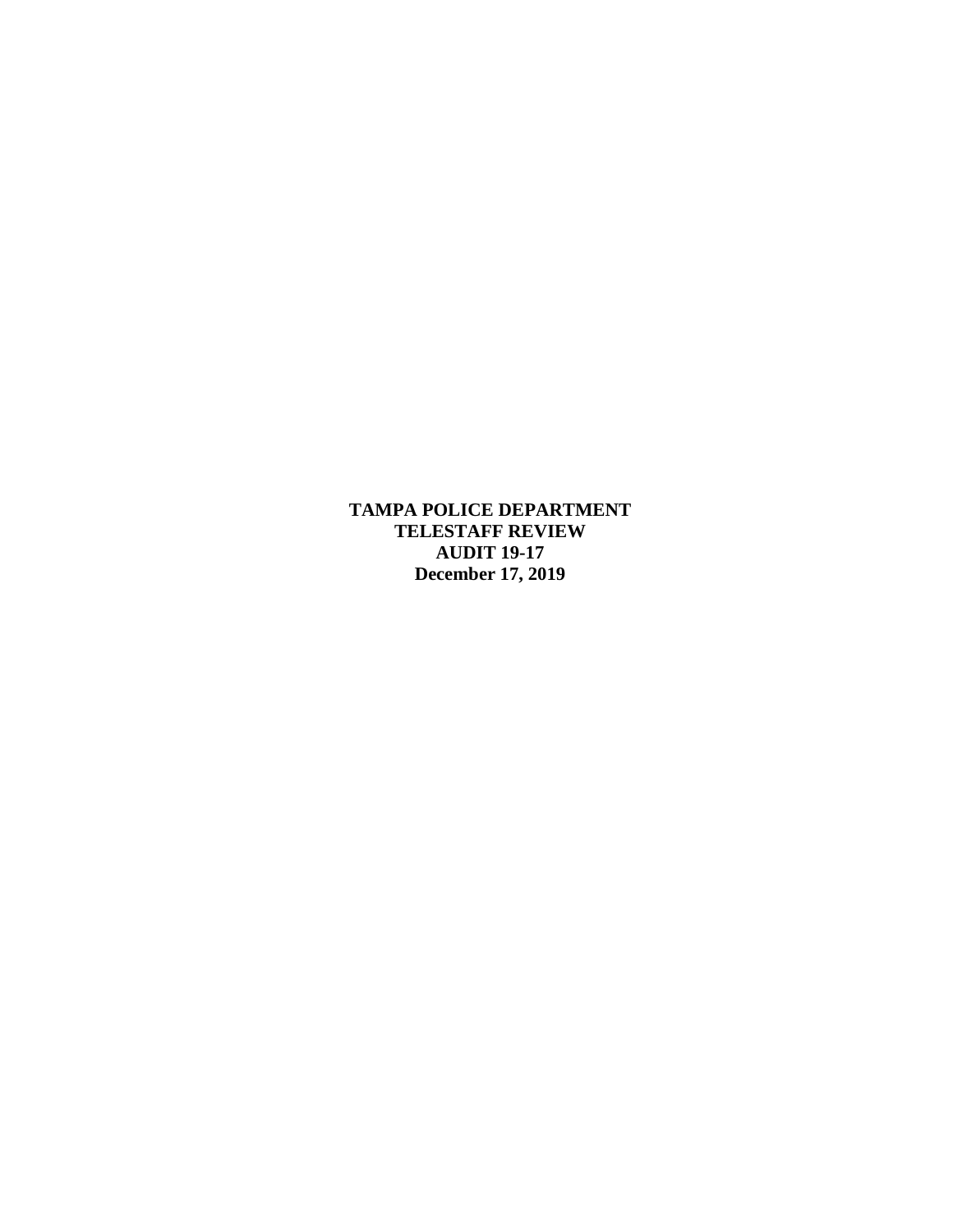# **CITY OF TAMPA**



**Jane Castor, Mayor**

**Internal Audit Department**

**Christine Glover, Internal Audit Director**

December 17, 2019

Honorable Jane Castor Mayor, City of Tampa 1 City Hall Plaza Tampa, Florida

RE: Tampa Police Department, Telestaff Review, Audit 19-17

Dear Mayor Castor:

Attached is the Internal Audit Department's report on Tampa Police Department, Telestaff Review.

We thank the aforementioned management and staff for their cooperation and assistance during this audit.

Sincerely,

/s/ Christine Glover

Christine Glover Internal Audit Director

cc: John Bennett, Chief of Staff Brian Dugan, Chief of Police Dennis Rogero, Interim Chief Financial Officer Russell Haupert, Chief Technology Officer Kelly Austin, Interim HR Director Douglas Groves, Police Lieutenant Freda Gardner, HRMS Supervisor Donna Bohnet, Lead Systems Analyst Kimberly Hill, Police Sergeant

> **315 E. Kennedy Blvd Tampa, Florida 33602 (813) 274-7159** TampaGov www.tampagov.net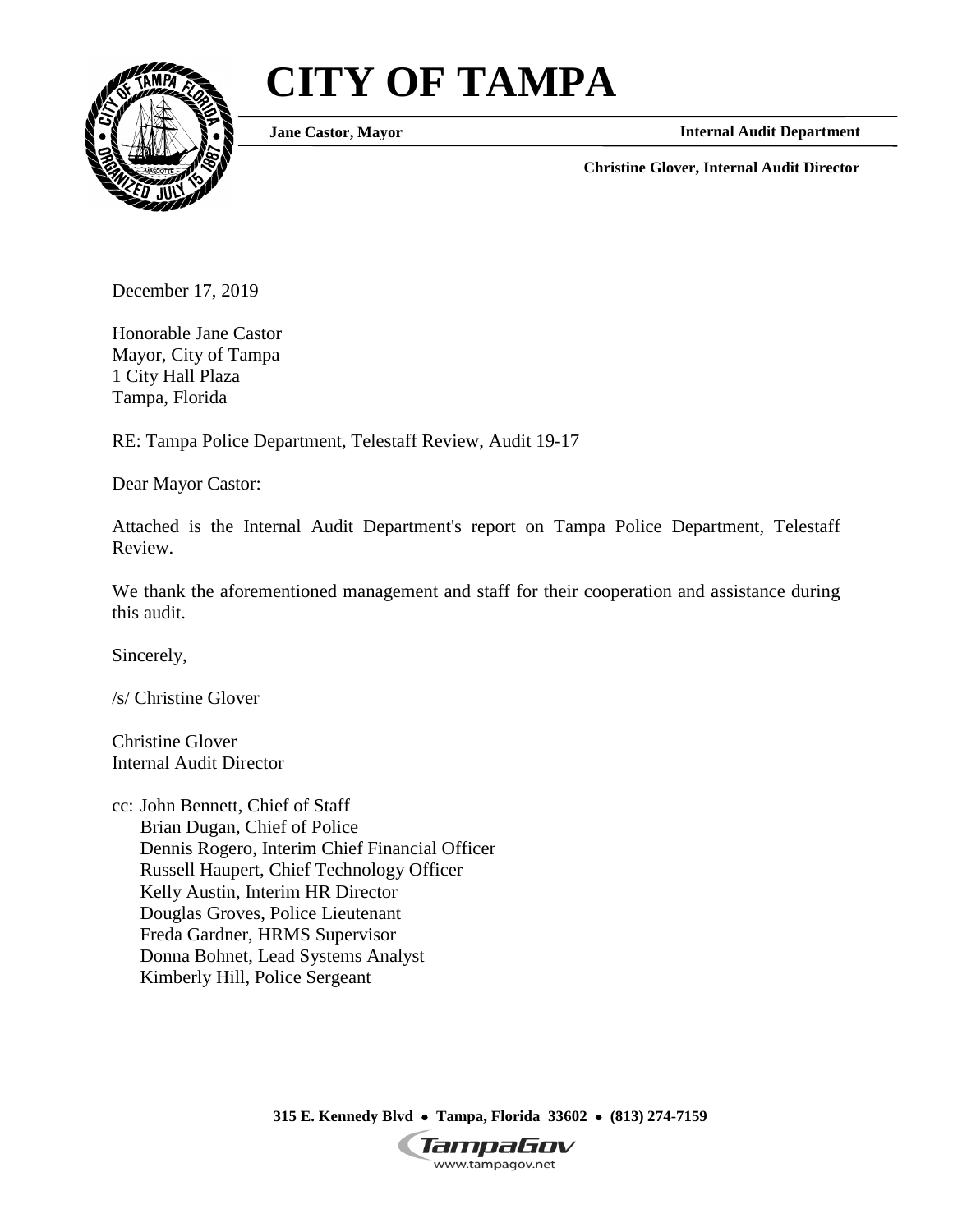#### **TAMPA POLICE DEPARTMENT TELESTAFF REVIEW AUDIT 19-17 December 17, 2019**

/s/ Anthony D. Tiwari \_\_\_\_\_\_\_\_\_\_\_\_\_\_\_\_\_\_\_\_\_\_\_\_\_\_\_\_\_\_\_\_\_\_\_\_\_\_\_

Auditor

/s/ J. Scott Jones

 $\overline{\phantom{a}}$  ,  $\overline{\phantom{a}}$  ,  $\overline{\phantom{a}}$  ,  $\overline{\phantom{a}}$  ,  $\overline{\phantom{a}}$  ,  $\overline{\phantom{a}}$  ,  $\overline{\phantom{a}}$  ,  $\overline{\phantom{a}}$  ,  $\overline{\phantom{a}}$  ,  $\overline{\phantom{a}}$  ,  $\overline{\phantom{a}}$  ,  $\overline{\phantom{a}}$  ,  $\overline{\phantom{a}}$  ,  $\overline{\phantom{a}}$  ,  $\overline{\phantom{a}}$  ,  $\overline{\phantom{a}}$ 

Auditor

/s/ Monica Sanchez \_\_\_\_\_\_\_\_\_\_\_\_\_\_\_\_\_\_\_\_\_\_\_\_\_\_\_\_\_\_\_\_\_\_\_\_\_\_\_

Auditor

/s/ Lance Schmidt

\_\_\_\_\_\_\_\_\_\_\_\_\_\_\_\_\_\_\_\_\_\_\_\_\_\_\_\_\_\_\_\_\_\_\_\_\_\_\_ Auditor

/s/ Christine Glover

\_\_\_\_\_\_\_\_\_\_\_\_\_\_\_\_\_\_\_\_\_\_\_\_\_\_\_\_\_\_\_\_\_\_\_\_\_\_\_ Audit Director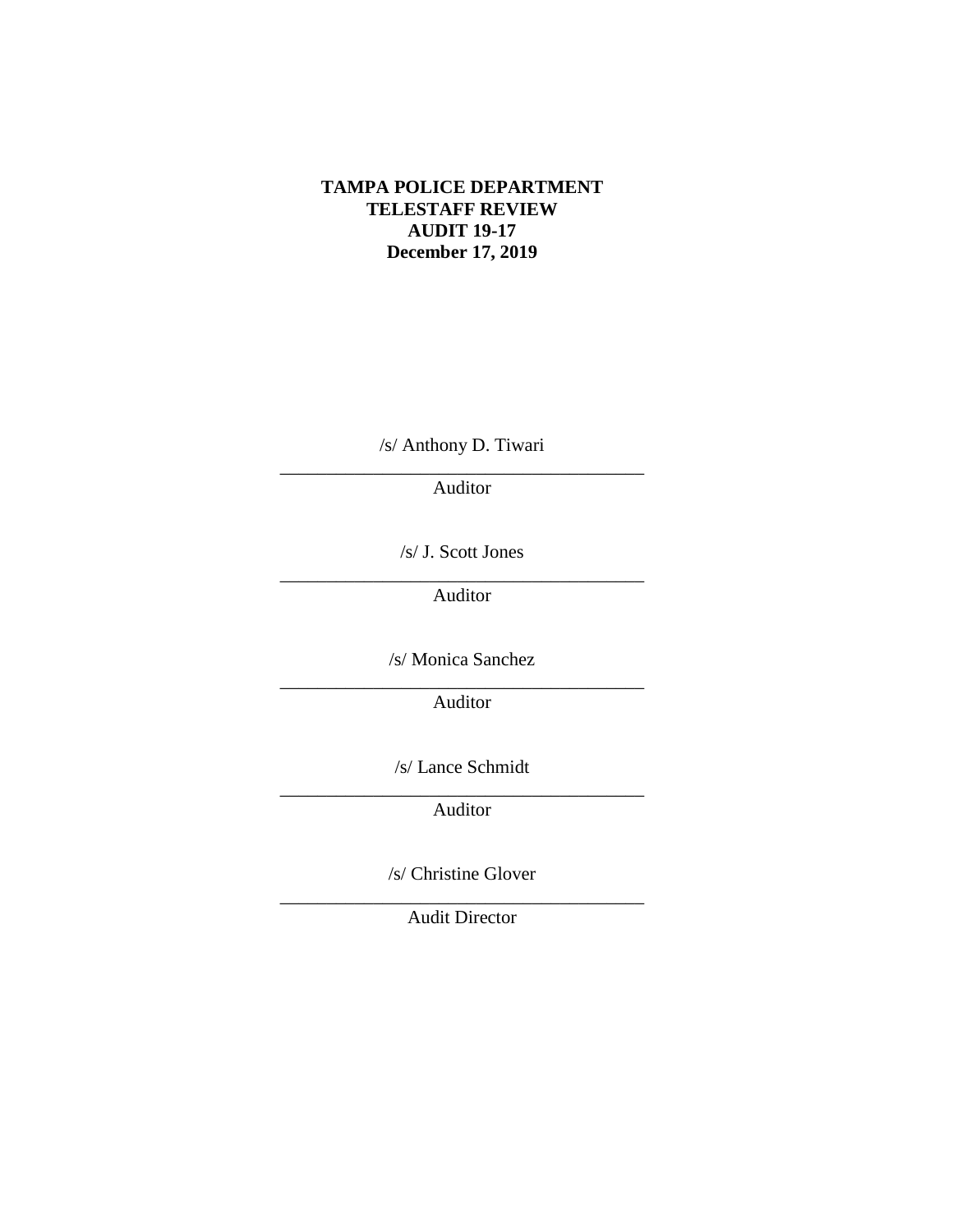## **TAMPA POLICE DEPARTMENT TELESTAFF REVIEW AUDIT 19-17 December 17, 2019**

## **BACKGROUND**

The Tampa Police Department (TPD) utilizes the TeleStaff application to capture the time worked of all sworn personnel the rank of Lieutenant and below, and of civilian personnel within the Communications Center. All other civilians' non-exempt and exempt personnel, including salaried sworn employees, use Kronos WorkForce Central (Kronos) application to indicate attendance and create a time card that captures the time worked. The time cards of employees that use TeleStaff are created upon the TeleStaff interface with Kronos.

The biweekly payment for employees that use TeleStaff is based on their scheduled work assignments, which are preloaded in the application. Any subsequent changes or adjustments to the pre-loaded schedule to reflect leave time or additional hours worked, are recorded and approved in TeleStaff by employee supervisors.

Biweekly on Sunday morning, all approved time and attendance records are transferred from TeleStaff into Kronos. TeleStaff locks down after the transfer, at which point only Human Resources (HR) can make any adjustments duly approved by a supervisor. Kronos locks down the following Tuesday after HR has signed-off on all the time cards, at which point the data is transferred into the Oracle application and the Payroll Division can process payment. If an error is identified after payroll processing has been completed and Kronos is locked down, HR initiates a historical correction to pay balance due or collect any money owed.

# **STATEMENT OF OBJECTIVES**

This audit was conducted in accordance with the Internal Audit Department's FY19 Audit Agenda. The objectives of the audit were to assess:

- 1. Whether time and attendance data approved in Telestaff and Kronos reflects actual time worked.
- 2. Whether the person approving an employee's code adjustments in TeleStaff had reasonable authority over the approval.
- 3. The adequacy of system controls in place to lock down the time entry system and prevent adjustments or approvals after the lockdown.
- 4. Whether policies and procedures for the use of TeleStaff are available and followed.
- 5. The appropriateness of Telestaff's configuration as it relates to payroll.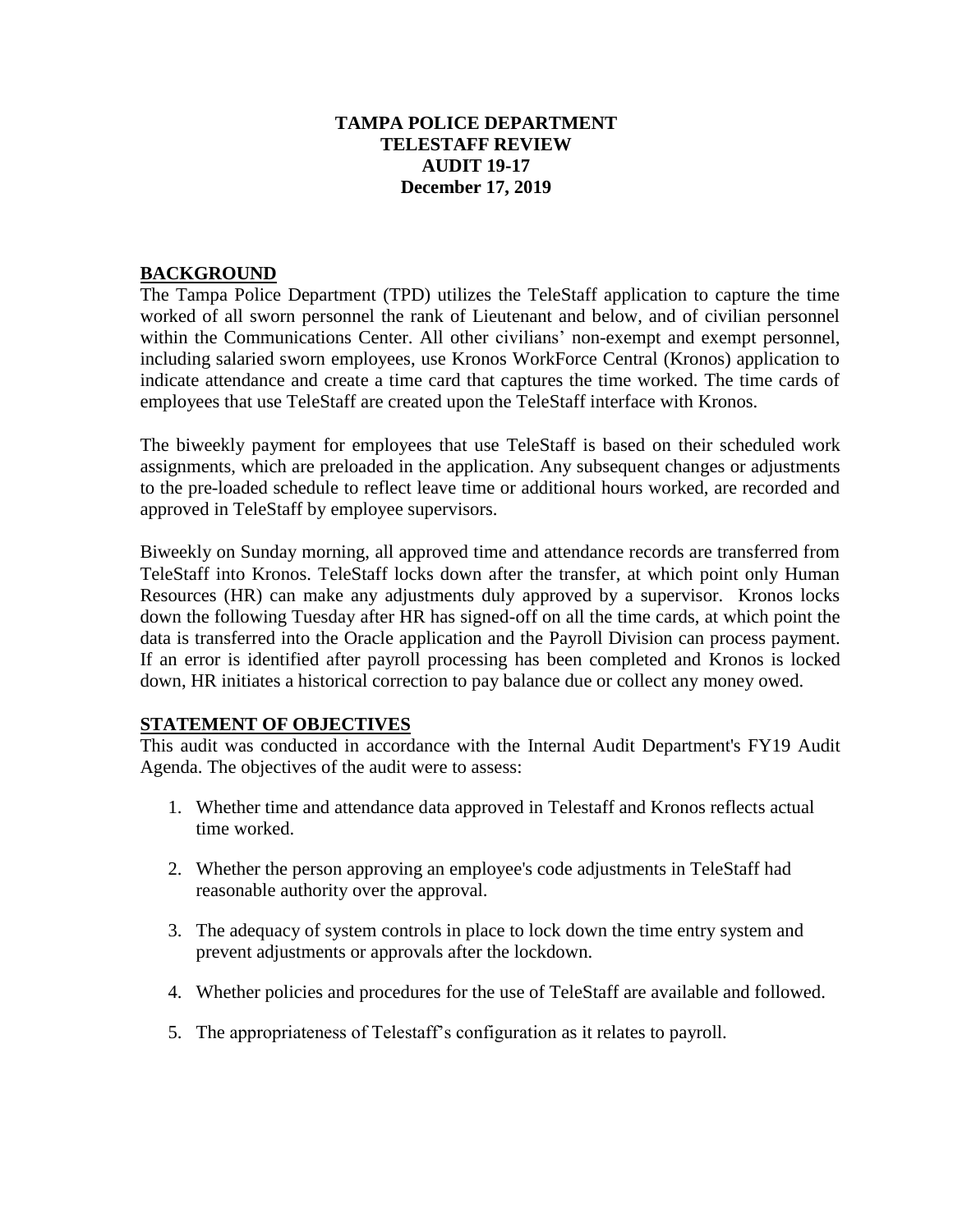## **STATEMENT OF SCOPE**

The audit period covered FY18 and FY19. Both qualitative and quantitative assessments were performed to determine whether the management and staff of the division were fulfilling their stated duties and responsibilities in an effective and efficient manner. Original records as well as copies were used as evidence and verified through observation and physical examination.

#### **STATEMENT OF METHODOLOGY**

The objectives for this audit were accomplished through the following methods:

- 1. Performed a data reliability assessment over the system-generated reports.
- 2. Reviewed applicable standards, internal policies and procedures for completeness and compliance.
- 3. Interviewed key personnel to determine whether adequate controls over the management of Telestaff exists.
- 4. Evaluated the design and effectiveness of controls over processes governing the time approval and reporting cycle.
- 5. Analyzed samples from the population of TPD employees to determine the operating effectiveness of internal controls.

The random sample selected was based on the criteria of 90% confidence and 10% error rate, in order to infer the results of the sample testing to the population generated from Telestaff, Kronos and Oracle. When appropriate, judgmental sampling was used to improve the overall efficiency of the audit.

## **STATEMENT OF AUDITING STANDARDS**

We conducted this performance audit in accordance with generally accepted government auditing standards. Those standards require that we plan and perform the audit to obtain sufficient, appropriate evidence to provide a reasonable basis for our findings and conclusions based on our audit objectives. We believe that the evidence obtained provides a reasonable basis for our conclusions based on our audit objectives.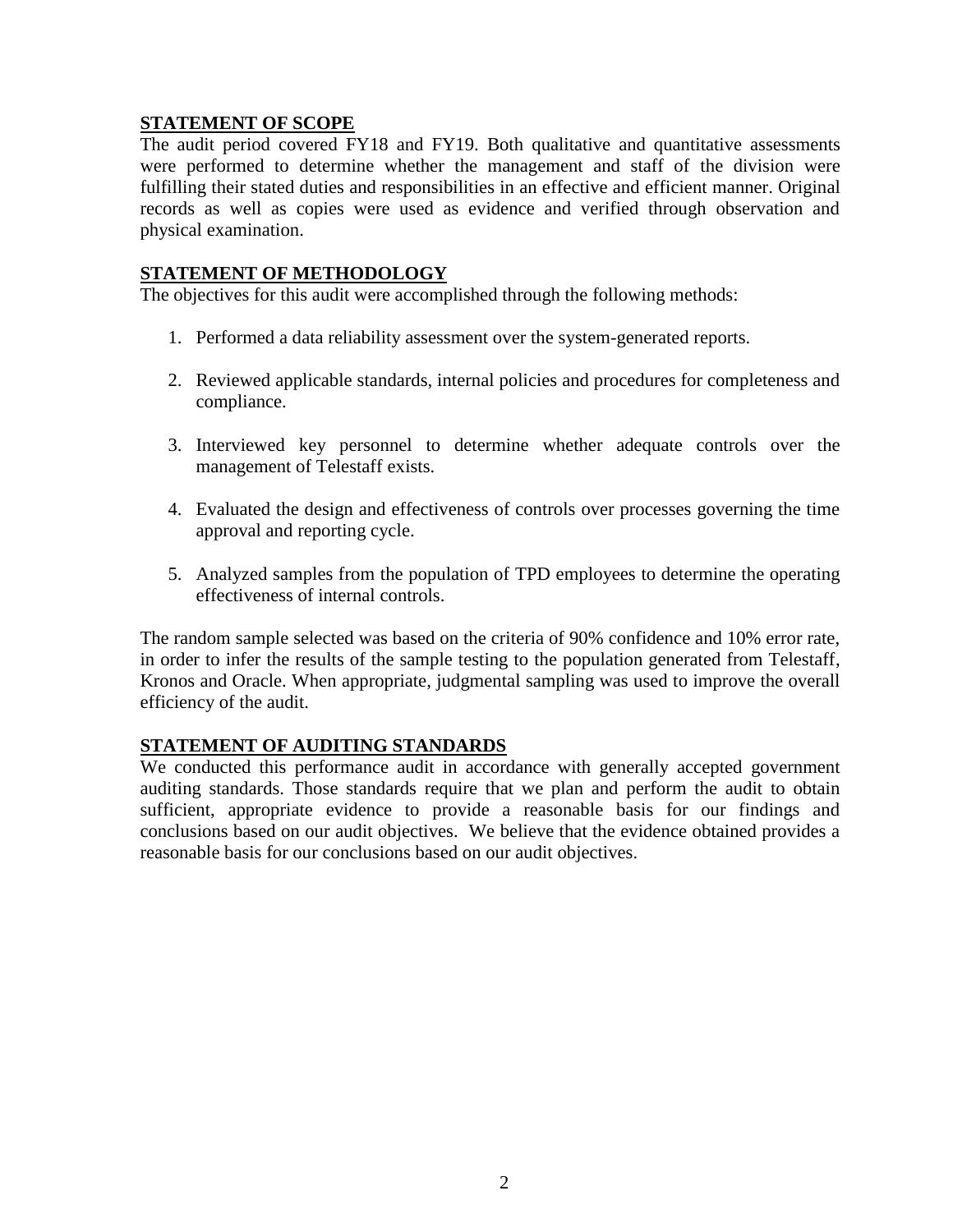#### **AUDIT CONCLUSIONS**

Based upon the audit work performed, our conclusions are as follows:

- 1. The time and attendance data approved in Kronos reflects actual time worked. However, the current process of reviewing work codes in TeleStaff for completeness and accuracy is cumbersome, and TPD supervisors spend significant time manually adding the hours associated to all work codes used and reconciling changes.
- 2. The person approving an employee's code adjustments in TeleStaff had reasonable authority over the approval. However, controls are not in place to ensure that the review and approval of time entries are carried out by a suitable supervisor.
- 3. The system controls in place to lock down the time entry system and prevent adjustments or approvals after the lockdown could be improved. Although TeleStaff locks down after time and attendance data is transferred to Kronos, we noted that it is possible that changes can still be made in TeleStaff to the prior payroll cycle.
- 4. Policies and procedures for the use of TeleStaff are available, however not always followed. Extra-duty work hours tracked in the Power Details software are not analyzed in conjunction with on-duty work hours maintained in TeleStaff to ensure compliance with the requirement of SOP 672, Extra Duty Employment Policies and Procedures relating to total maximum hours worked.
- 5. The appropriateness of Telestaff's configuration as it relates to payroll appears reasonable for HR to maintain controls over TPD schedule assignments. The primary reason for this is the accurate processing of payroll.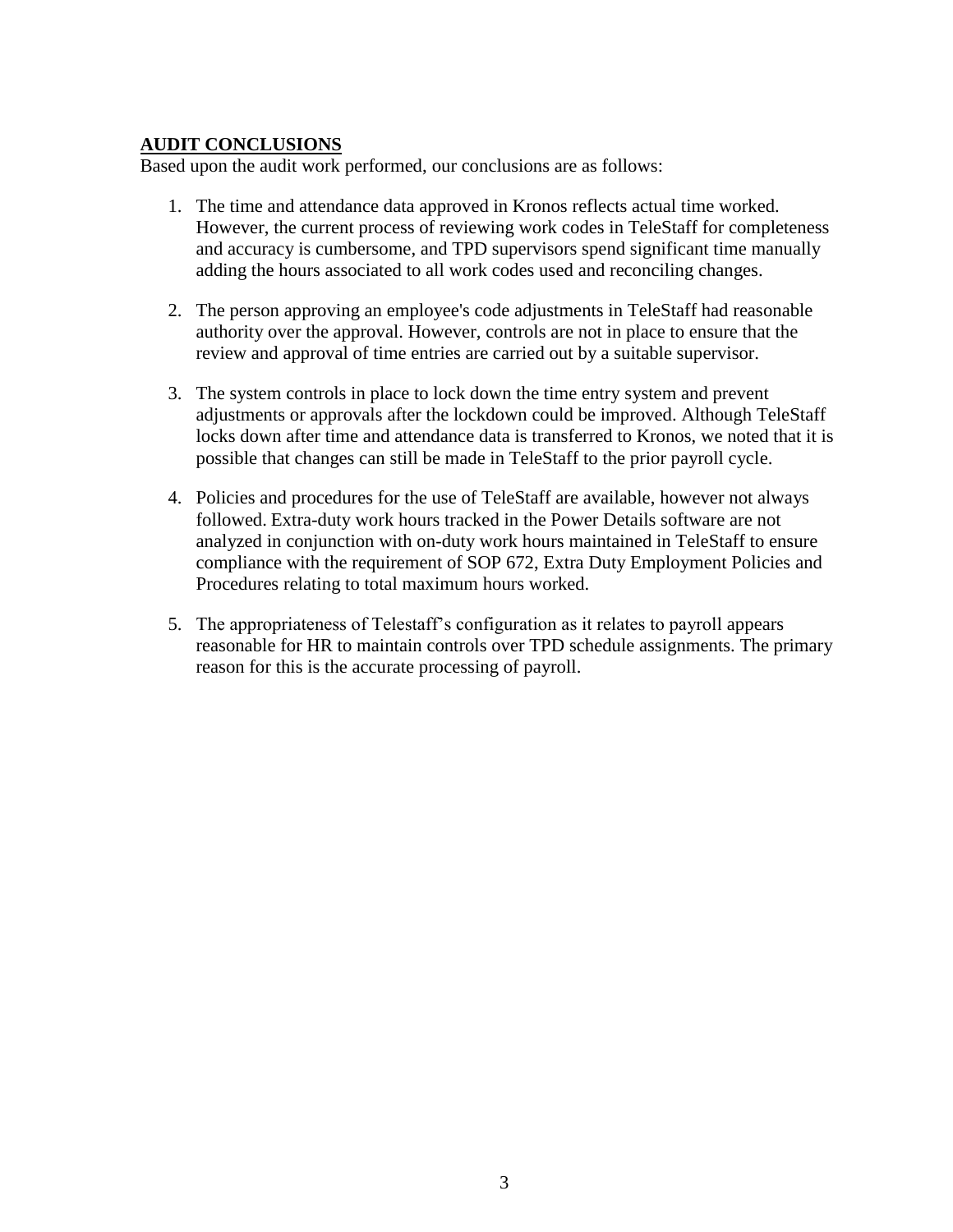# **ACCURACY OF REVIEW PROCEDURES**

STATEMENT OF CONDITION: The current process of reviewing work codes in TeleStaff for completeness and accuracy is cumbersome, and TPD supervisors spend significant time manually adding the hours associated to all work codes used and reconciling changes. The nature of the current process creates significant opportunity for error in the data that is imported into Kronos, as well as significant effort by an independent team to ensure that data is accurate before the payroll is processed.

Inquiries with staff and review of available TeleStaff guidance also showed that there is lack of consensus and insufficient clarity regarding the role and responsibility of employees and supervisors for timely entry and approval of work codes in TeleStaff. While the expectation of HR is that supervisors review those entries daily, TPD's general guideline is to ensure that all changes are made, reviewed and approved before TeleStaff locks down for the pay period, not necessarily daily.

To resolve any inaccuracies and ensure that the TPD work codes and hours are correct, a team of four HR Personnel Assistants (PAs) is assigned to specifically review the accuracy of work codes for every TPD employee before payroll is processed. Additionally, the PA team continually processes historical corrections for issues identified after the payroll cycles are closed.

Analyses showed that in the payroll period ending (PPE) 09/21/19, a total of 56 corrections of the TeleStaff data were made before its transfer to Kronos. Analyses also showed that there are approximately 33 historical corrections made in any given pay cycle. See the table below.

| <b>Correction Topic</b>                      | <b>Actual number of</b><br>corrections processed in PPE<br>9/21/19 | Approx. number of historical<br>corrections in any pay cycle<br>(*) |  |
|----------------------------------------------|--------------------------------------------------------------------|---------------------------------------------------------------------|--|
| Timecard regular hours (short /over)         | 15                                                                 |                                                                     |  |
| Incentive leave code inaccuracies            | 7                                                                  | 5                                                                   |  |
| Workers' Comp codes                          | 7                                                                  | 2                                                                   |  |
| Holiday, incorrect code used/used previously | 6                                                                  | 1                                                                   |  |
| OSW/ADO hours not matching                   | 5                                                                  | 2                                                                   |  |
| Annual/Sick leave code inaccuracies          | 5                                                                  | 6                                                                   |  |
| Sick, personal overage                       | 3                                                                  |                                                                     |  |
| Overtime, missing/incorrect hours            | 3                                                                  | 14                                                                  |  |
| Rounding of hours                            | 2                                                                  |                                                                     |  |
| Off-duty court pay                           | 1                                                                  |                                                                     |  |
| Absent without pay code                      | 1                                                                  | $\overline{\phantom{0}}$                                            |  |
| Schedule change                              | 1                                                                  | 1                                                                   |  |
| Shift differential                           | $\overline{\phantom{a}}$                                           | 1                                                                   |  |
| Leave related to union contract              |                                                                    | 0                                                                   |  |
| <b>Total</b>                                 | 56                                                                 | 33                                                                  |  |

(\*) Estimate calculated as the average of the historical corrections made during three payroll cycles (PPE 7/13/19, 7/27/19 and 8/10/19.)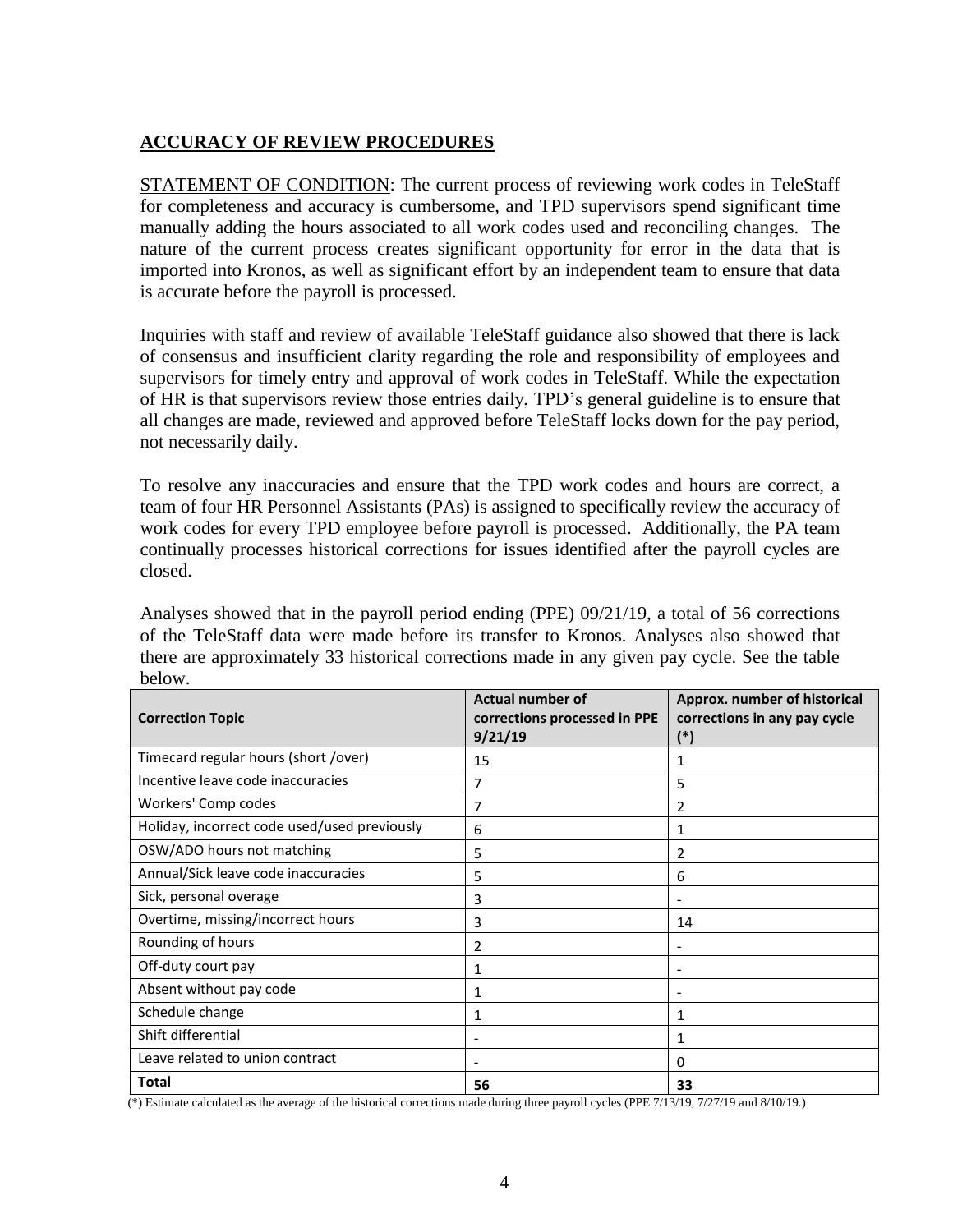CRITERIA: The supervisor's process of reviewing work codes in TeleStaff should be efficient and effective to such extent that the data accurately reflects the actual codes and hours worked. Additionally, City of Tampa's municipal code (Chapter 2-46), requires all departments to create, document, and maintain clear policies and procedures.

CAUSE: A key factor contributing to the supervisor's challenges to ensure TeleStaff data accuracy is the modified schedule and other stipulations of applicable bargaining agreement, which create the need for specific configurations and review steps to secure adherence to the rules, all while ensuring accurate timekeeping. Additionally, documentation of specific policies related to TeleStaff use were not prioritized because there is reliance on tutorial training material and institutional knowledge to guide the use of TeleStaff.

EFFECT OF CONDITION: The reviewing difficulties imposed by the modified schedule create a burden on front line supervisors as well as increased risk of error in the data to be imported into Kronos, including the risk of overpayment. Without clear policies and adherence thereto, employees will have different interpretations of the proper protocols necessary to reduce risks associated with timekeeping and payroll processing. The current conditions requires the involvement of a team of four PAs to ensure payroll accuracy and timely processing.

RECOMMENDATION 1: We recommend HR and TPD collaborate, formulate and document a formal policy that clearly establishes the timeliness of time entry, review, and approval in TeleStaff. Supervisor review should be daily whenever possible, and both supervisors and employees should be accountable for meeting the established timelines. The policy should also emphasize supervisor responsibility for accuracy of the data exported into Kronos.

Additionally, HR should periodically present to TPD leadership a summary of the data errors found both before and after (historical corrections) Kronos closes, and identify areas where more specific training could reduce the number of errors.

Lastly, TPD, in coordination with HR and T&I should discuss configuration alternatives with the TeleStaff developer in such way that the level of effort of TPD supervisors and the PA team is reduced, and errors are minimized.

MANAGEMENT RESPONSE: We agree with the comments and recommendations provided in this document. With the upgrade from TeleStaff 2.9.2 to TeleStaff 7.1 HR will fully document both the employee responsibilities and supervisor responsibilities in TeleStaff. This will be provided in an Employee Guide and Supervisory Guide which will be given to all employees upon the implementation and Go-Live of TeleStaff 7.1. Supervisory responsibilities will also be emphasized during the training session for TeleStaff 7.1. We will also include information in both Guides on the responsibilities for Kronos Attestation and the importance of ensuring time cards are accurate and attested.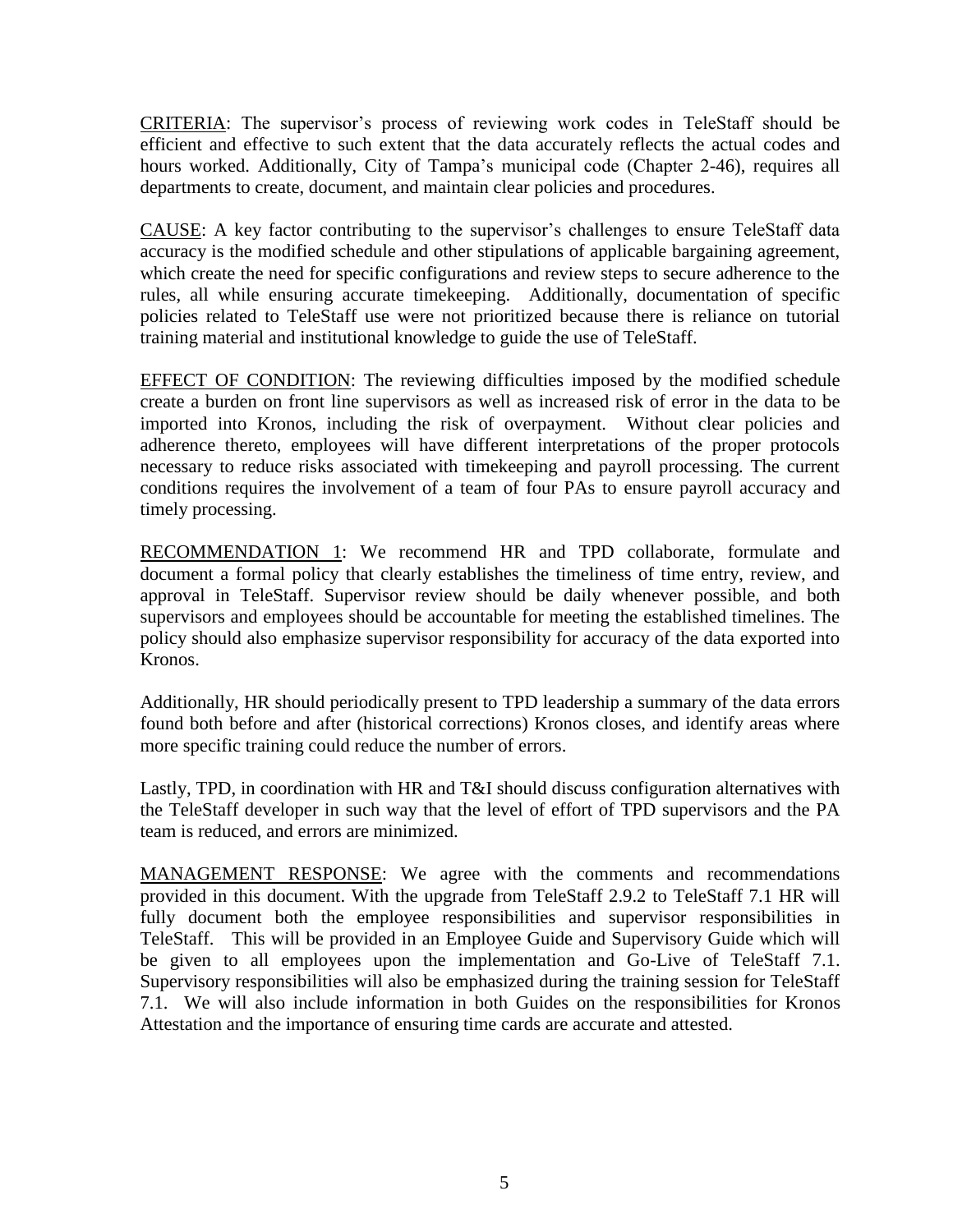In the past HR has provided TPD supervision with statistics about unapproved pay codes before and after the pitch to Kronos. HR will continue to provide this information every pay cycle. Additionally, HR in conjunction with our T&I partners, will pursue the development of a report to extract statistical data from Kronos on historical corrections. The goal will be to provide TPD supervisors/management and other City departments' feedback on the reason and number of historical corrections processed on a periodic basis.

After implementation of TeleStaff 7.1, TPD in coordination with HR and T&I, will review the configuration and pay codes to determine possible alternatives and pursue any methods or development of reports to assist supervisors and reduce errors.

TARGET IMPLEMENTATION DATE: The TeleStaff upgrade is currently underway and is projected to go live with the pay cycle beginning 12/1/2019. Review and analysis will continue for two additional pay cycles. Once the upgrade is completed, we will move forward with the tasks necessary in the recommendations. Our target date for completion is March 16, 2020.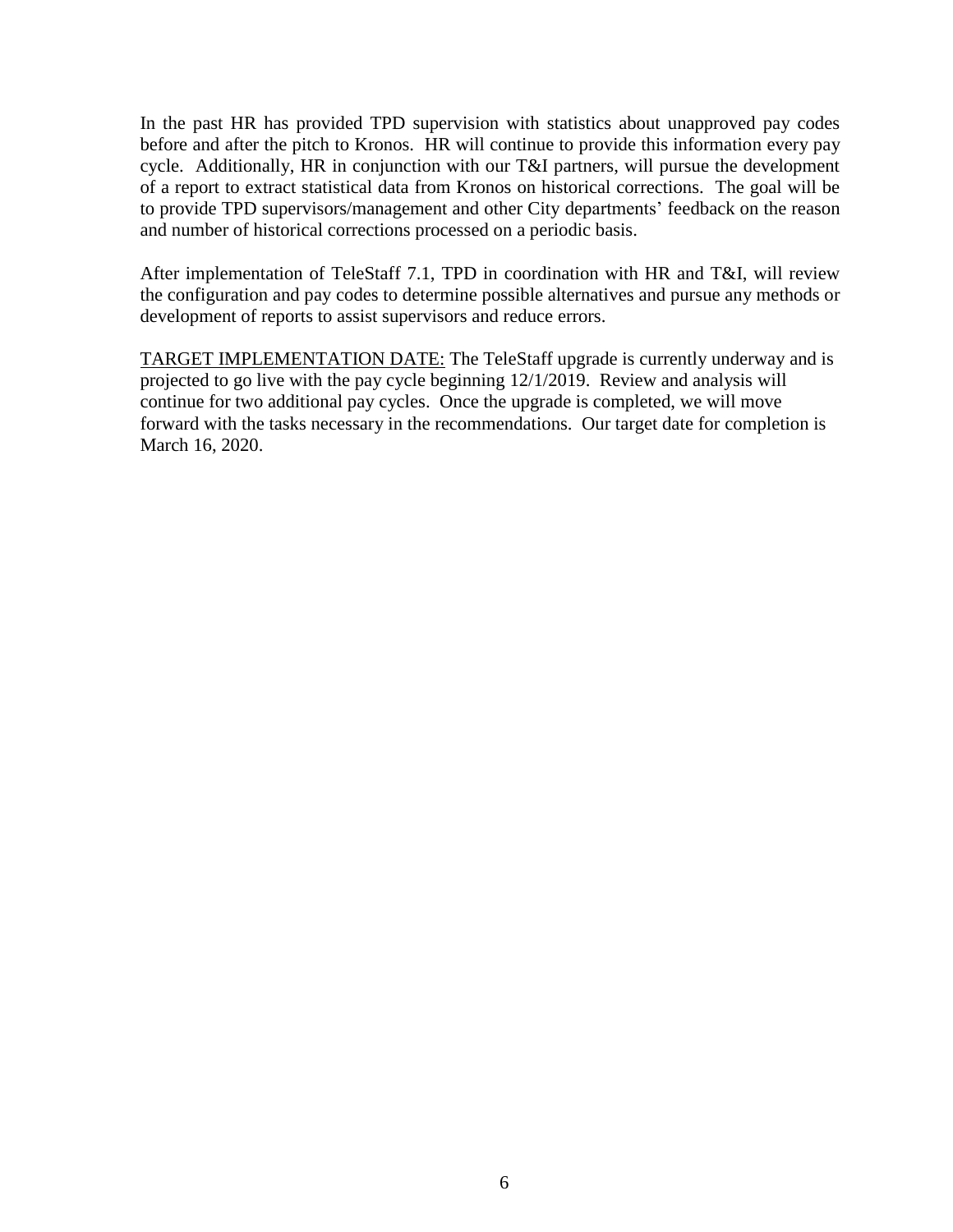## **SUPERVISOR APPROVING PERMISSIONS**

STATEMENT OF CONDITION: Currently all individuals with supervisory authority have permission in TeleStaff to approve work code adjustments for any employee, except for themselves. For TPD sworn employees, this configuration is necessary because throughout the calendar year, multiple changes (assignments, promotions, shift bid, retirements, etc.) occur of both direct supervisors and supervisors in the chain of supervision. The TPD sworn supervisory chain is based upon organizational hierarchy. In this hierarchy, for each assignment throughout the year, a minimum of 5 sworn supervisors in the chain of supervision have approval authority to approve pay codes for their direct reports in TeleStaff. Supervisors in TPD Communications have access to all pay codes (both sworn and nonsworn) in TeleStaff.

An analysis of TeleStaff approval records for calendar year 2018 showed the number of different supervisors approving the time codes of a single employee. For example, there were 7 employees whose time codes were approved by 18 or more different supervisors throughout the year, while 78 employees had time codes approved by 14 to 17 different supervisors. The analysis showed that, on average, employees have 8 different supervisors approving their codes. Results are summarized on the table below. This number may appear high on the surface, but based upon the number of different assignments a sworn employee has during the calendar year, it is actually well within the range of expected numbers of supervisors in the chain of supervision.

| <b>Number of employees</b>            | רים |       |       |           |
|---------------------------------------|-----|-------|-------|-----------|
| <b>Number of individual approvers</b> | b-5 | 10-13 | 14-1. | $18 - 2.$ |

#### **Number of Individual Approvers by Employee throughout Calendar Year 2018**

CRITERIA: Controls should be in place to ensure that the review and approval of time entries are carried out by the appropriate supervisor or their designee.

CAUSE: Specific limitations on supervisor approvals, such as restricting approvals between individual TPD operational units (i.e., communications' supervisors only able to approve for communications staff), were not pursued during TeleStaff implementation. There is valid argument to having sufficient supervisors with approval authority on the operations' side to accommodate the dynamic nature of the operation and ensure timely approvals. Instances like new assignments, retirements, promotions, Temporary Duty Assignments (TDYs), or acting capacities, can increase the number of an employee's supervisors in the chain of supervision to 10 or more at any given point. Although HR processes assignment changes in TeleStaff as soon as possible, high volume or timing of the changes can delay the system updates.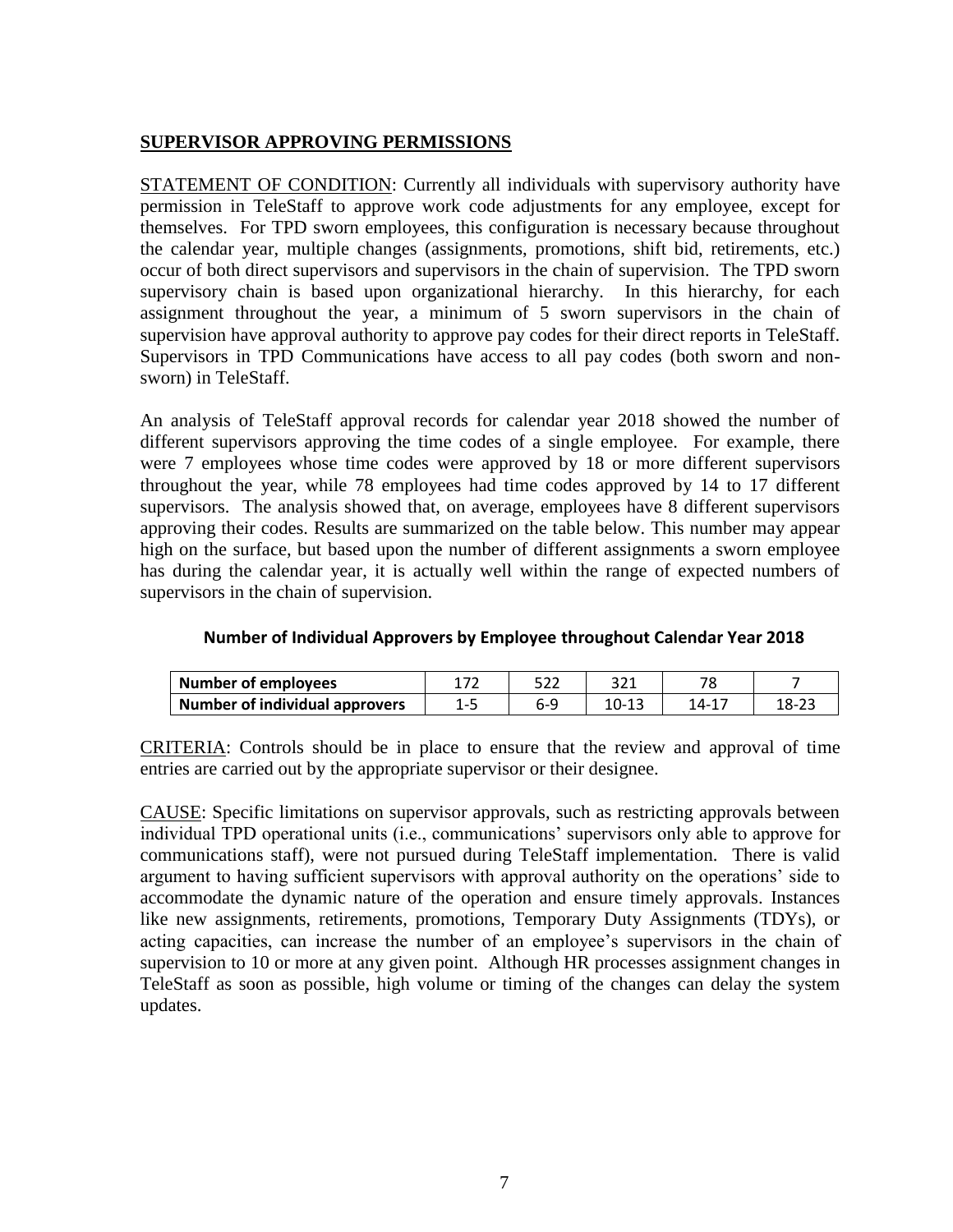EFFECT OF CONDITION: Without sufficient, appropriate restrictions regarding which supervisors have approval authority over which employees, time may be erroneously approved and there is opportunity for misuse. For example, Communications Supervisors have access to the sworn TPD employees pay codes and can erroneously approve them.

RECOMMENDATION 2: We recommend TPD, in coordination with HR, conduct an evaluation of approval permissions of supervisors in TeleStaff and establish a structure that limits approval between departmental sub-units (communications supervisors and sworn employees), as appropriate. Further, TPD, in coordination with HR, should develop specific guidance describing the approval authority of supervisors, and the circumstances in which approval authority can be delegated outside of the chain of supervision. These rules should be emphasized during all training events.

MANAGEMENT RESPONSE: HR and TPD concur with the findings in this document as it relates to TPD Communications supervisor access. TPD, HR and T&I will work to change the configuration to limit TPD Communications supervisor access to only TPD Communication staff.

During the training for the upgrade to TeleStaff 7.1, TPD  $\&$  HR will add additional emphasis that supervisors should only approve pay codes for their direct reports and for those working in their area of responsibility, in their chain of supervision, or with permission from the supervisor if outside of their chain of supervision. This will also be included in the TeleStaff 7.1 Supervisor Guide.

TARGET IMPLEMENTATION DATE: The TeleStaff upgrade is currently underway and is projected to go live with the pay cycle beginning 12/1/2019. Review and analysis will continue for two additional pay cycles. During the upgrade, we will ensure the emphasis on supervisor approval is included in both the training and the guide. Once the upgrade is completed, we will move forward with the tasks necessary in the recommendations for TPD Communications. Our target date for completion is March 16, 2020.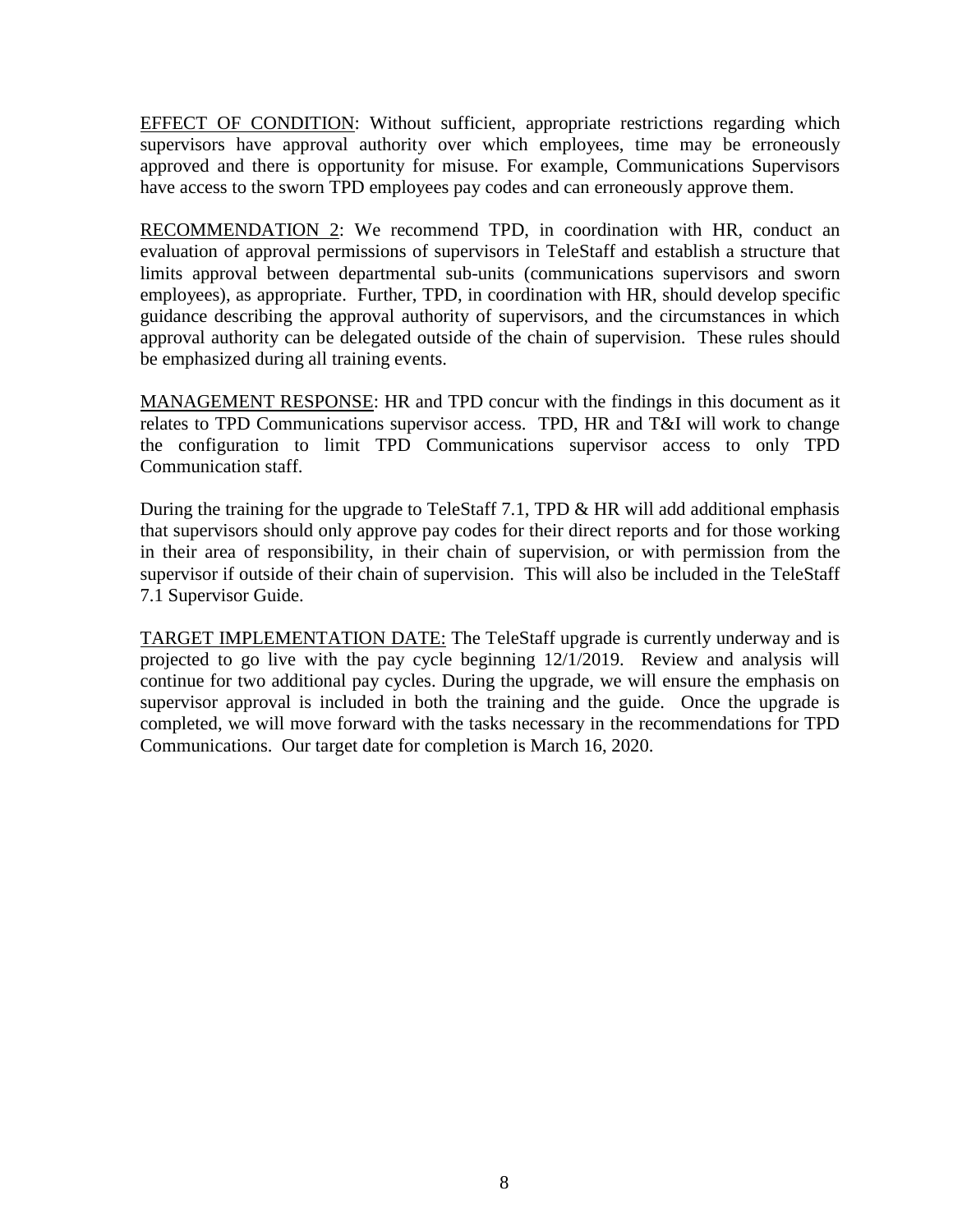# **CHANGES AFTER TELESTAFF LOCKDOWN**

STATEMENT OF CONDITION: TeleStaff data is locked down after time and attendance data is transferred to Kronos. However, during a review of the internal controls related to TeleStaff, we noted that supervisors were able to circumvent the lockdown controls related to TeleStaff data.

CRITERIA: Controls should be in place to ensure the integrity of TeleStaff data after the time and attendance data is transferred to Kronos and subsequently transferred to Oracle. All subsidiary systems should contain information consistent with Kronos and Oracle.

CAUSE: Supervisors have the ability to create and approve time adjustments in TeleStaff for the prior payroll period as part of their calendar and roster review and approval settings. The current security settings allow supervisors to create and approve adjustments post lockdown.

EFFECT OF CONDITION: The time and attendance data between TeleStaff and Kronos could be inconsistent. The interface between TeleStaff and Kronos only occurs once each pay period and any changes after the lockdown are not updated in Kronos. This could result in inaccurate reporting of annual leave, sick time, total hours, overtime, and other types of time and attendance data.

RECOMMENDATION 3: We recommend TPD in collaboration with HR, develop internal controls to prevent changes to TeleStaff data after the lockdown. If a control preventing such changes is cost prohibitive, we recommend TPD, T&I, and HR develop an internal control process to identify TeleStaff changes post lockdown. Such reports should be available to HR during their review process. Any adverse results identified in this report should be researched and properly communicated as applicable.

MANAGEMENT RESPONSE: HR, TPD and T&I time keeping support personnel in conjunction with Kronos/TeleStaff consultants, diligently pursued a resolution to the issue of pay code entries and adjustments to finalized/closed pay periods in the current TeleStaff v2.9 system and have not been able to configure a solution. We concur with the recommendations and will further investigate the functionality available in TeleStaff v7.1 to restrict the ability to create or modify pay codes after roster/calendar finalization without impacting TPD and HR's editing functionality within the current open pay period. We are in the process of upgrading TPD to TeleStaff v7.1 with a target December 2, 2019 implementation date. We will initiate our additional research at the conclusion of that project. If it is determined that TeleStaff cannot accommodate this level of control, we will immediately pursue development of a report that will identify pay codes created or modified in previous pay periods to be scheduled to run weekly for review and follow up action by HR.

# TARGET IMPLEMENTATION DATE: 2020 Q1